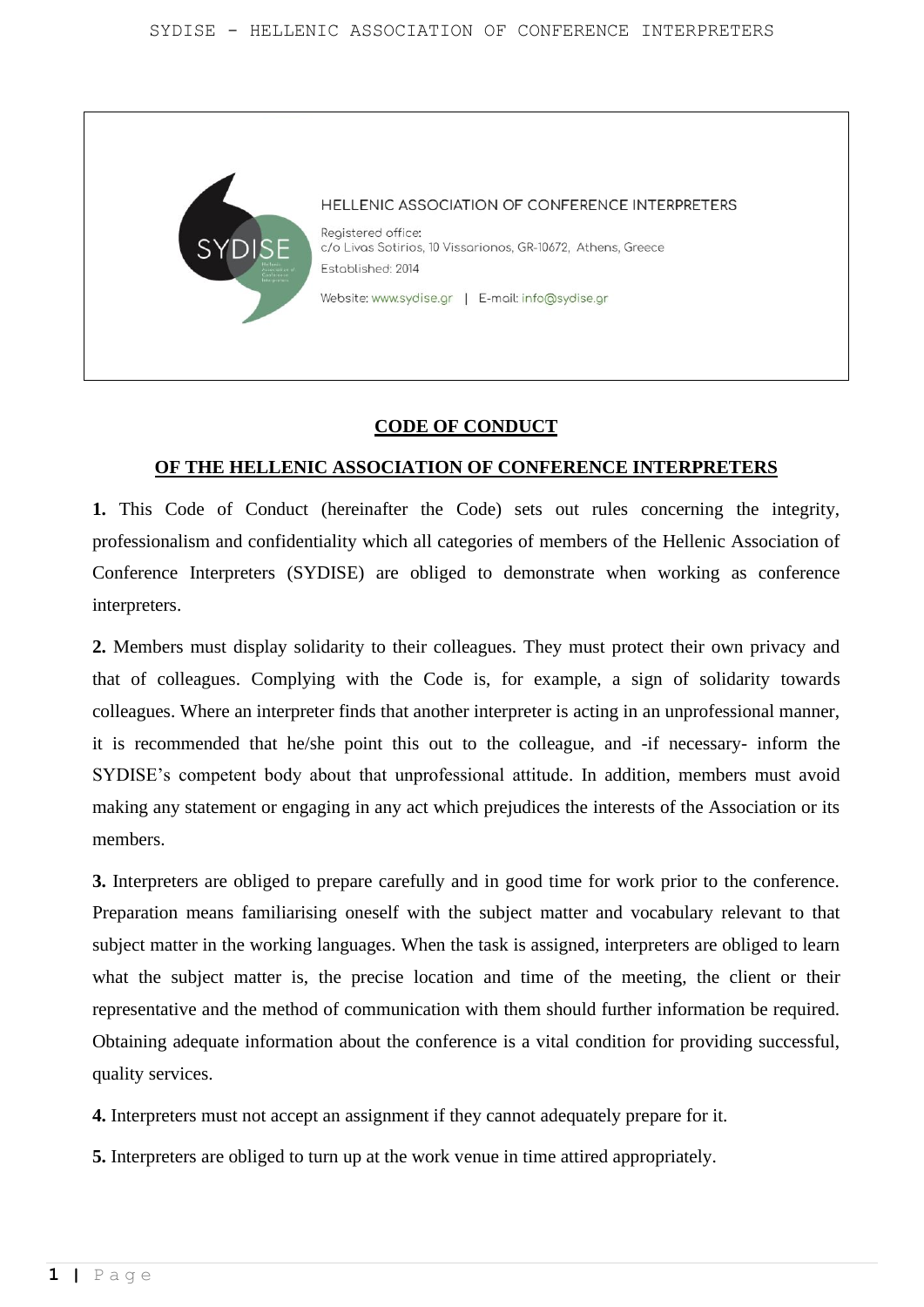**6.** Members of the Association should not accept work they are not adequately qualified to perform. Accepting work means the member making a moral commitment to work with the requisite degree of professionalism. In addition, each member of the Association who engages other conference interpreters -whether they are members of the Association or not- shall undertake the same commitment. Members of the Association must not take on more than one professional obligation (confirmed day of work) at the same time. If a second *option* for the same period if offered, interpreters are obliged to inform the client about this matter and that the assignment can only be accepted as a second option. In all events, interpreters are bound by options in the order in which they are received. Where a 2nd or 3rd option is confirmed before the 1st, interpreters are obliged to contact with client who had offered the 1st option, to confirm it or obtain a release.

**7.** Members of the Association must not accept work or working conditions that could undermine the dignity of the profession. They should avoid any actions that could undermine the reputation of the profession.

**8.** Members may, for professional purposes, publicise the fact that they are conference interpreters and members of the Association, either acting as individuals or members of a team.

**9.** Interpreters must constantly improve their professional skills. In addition to having good knowledge of the language and good interpreting skills, they must also have knowledge of interpreting techniques as well as a broad general knowledge. Members of the Association are encouraged to participate in the seminars and CPD events the Association organises and/or in similar events.

**10.** Interpreters must only interpret between languages they have registered for with the Association or are accredited by the EU or other international organisation for. Consequently, to add new language combinations, members must inform the Association when they acquire new language proficiency qualifications.

**11.** Members of the Association are obliged to take into account and warrant, both to themselves and other conference interpreters whom they may engage -whether they are members of the Association or not- that the working conditions specified in the Annex hereto will be observed.

**12.** Interpreters should comply with any rules and etiquette pertinent to a specific interpreting mission.

**13.** Conference interpreters involved in bilateral negotiations or community interpreting or court interpreting or conference interpreting or in any other context must remain neutral, must not discuss, give advice or express views or reactions to any person involved, thereby going beyond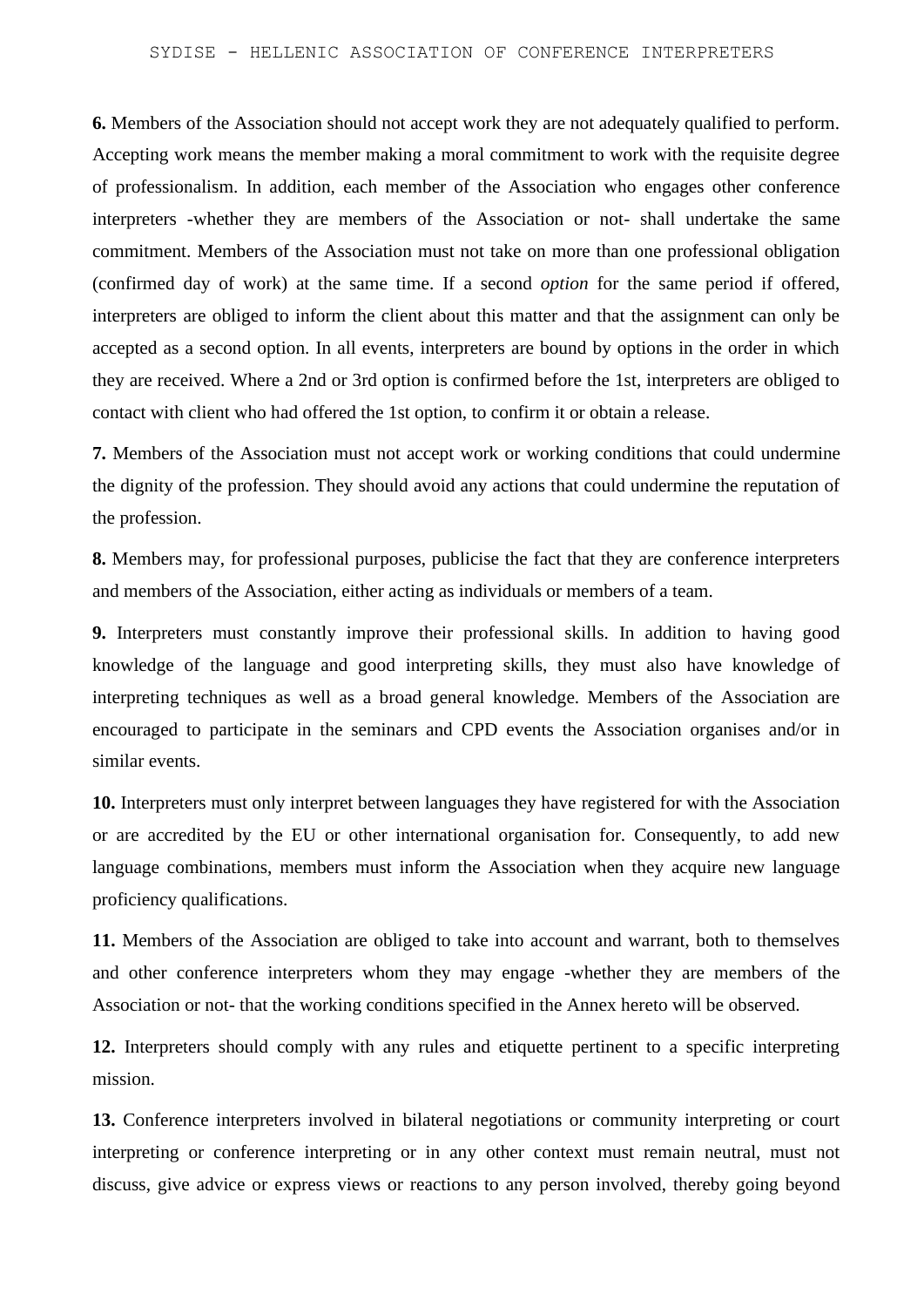their duties as an interpreter.

**14.** Members of the Association are bound to observe strict confidentiality in relation to all persons and information disclosed to them in the practice of their profession at any meeting that is not open to the public. Members are prohibited from deriving any personal gain from confidential information they may have acquired when performing their duties as interpreters.

**15.** Interpreters must attempt -even beforehand if possible- to ensure that the conditions needed for effective interpreting are provided (such as sitting in a location where they can see the speaker and the slides, from which they can hear clearly; that there must be adequate breaks during work, etc.).

Interpreters must not interrupt and/or intervene unless:

- **a.** They wish to request clarifications.
- **b.** They are obliged to provide clarifications about something which in their view one of the parties involved did not understand.
- **c.** They are obliged to inform the parties involved about reference to a cultural detail they themselves did not understand or
- **d.** They are obliged to point out a situation or factor which could impair the interpreting process (such as inadequate space for the interpreter, inadequate visibility or line of sight or poor sound, insufficient breaks, etc.).

**16.** Interpreters must set the fee levied for their professional services in a professional, equitable manner. Members of the Association must:

- **a.** not engage in unfair competition.
- **b.** respect the legal and regulatory provisions applicable to payments, credit, contracts, sales, and their tax and social security obligations.
- **c.** behave well from a civic, social, professional and business viewpoint towards other members of the Association and to legal and natural persons, and in particular to clients and client employees.
- **d.** pay within the agreed timeframe the fees of colleagues they may have engaged at their own responsibility, provided those colleagues have issued service invoices to the interpreter who is acting as employer, and irrespective of whether or not that interpreter has been paid by his/her own client.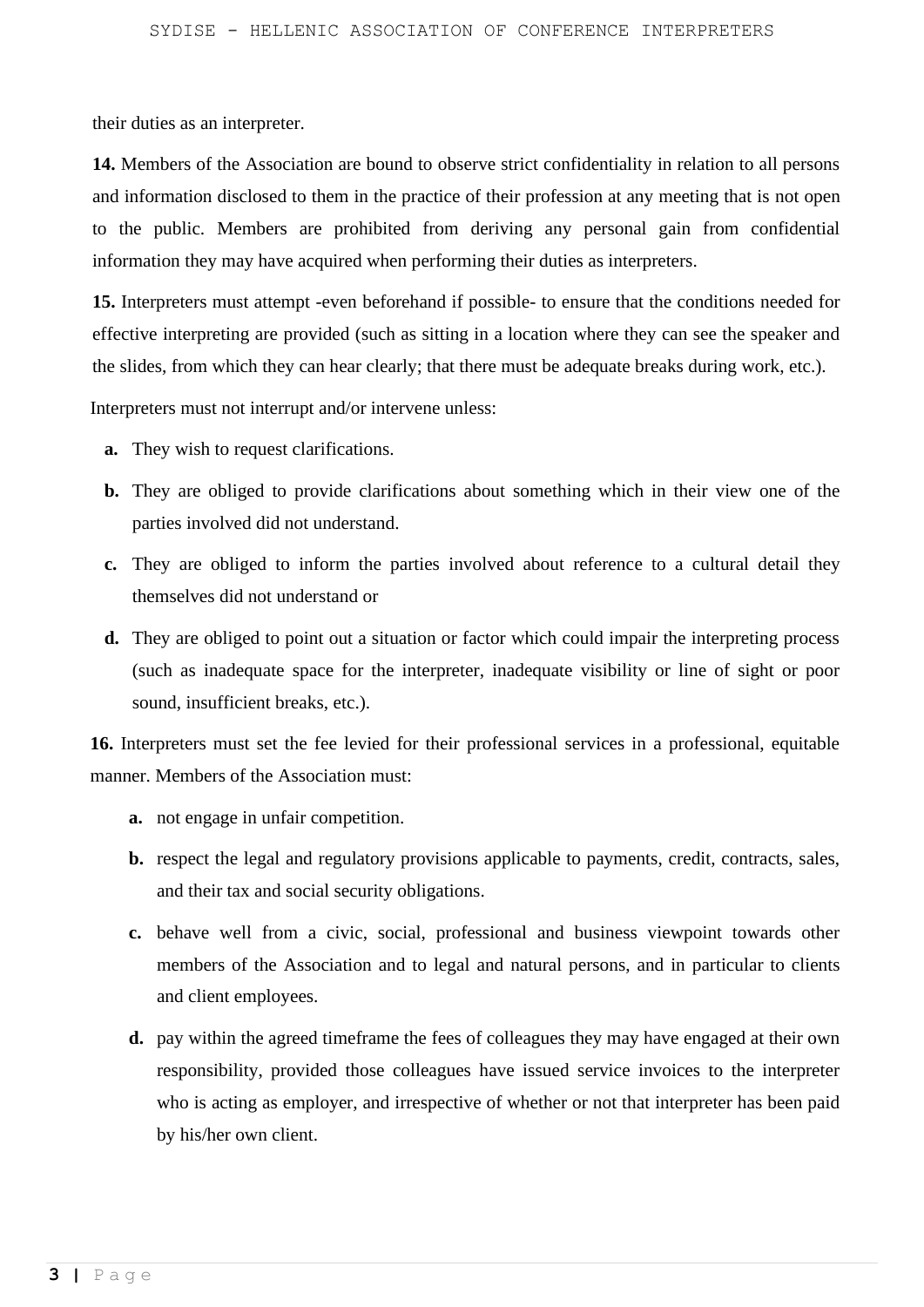## **17. Social media**

All SYDISE members should demonstrate appropriate diligence in using social media so as not to violate the principle of confidentiality that governs the profession of conference interpreters and to ensure that the dignity of the profession is preserved at all times.

# **18. Procedure for amending the Code**

Proposals on amendments to the Code of Conduct and the Annex to it shall be submitted by the Board to the General Meeting and approved by a 2/3 majority of the members present..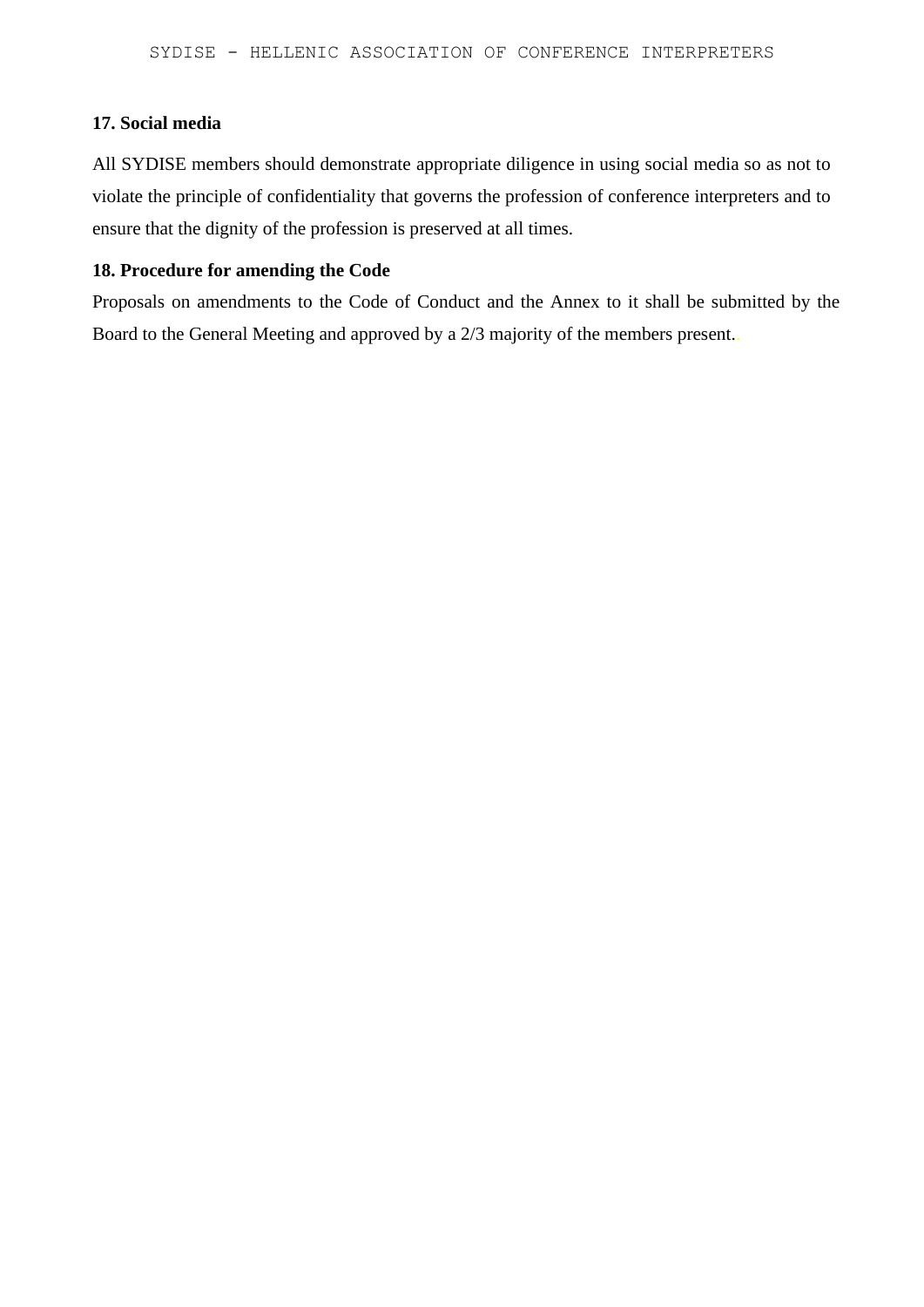#### **ANNEX**

#### **CODE OF PRACTICE - CONFERENCE INTERPRETER WORKING CONDITIONS**

**1.** As a rule, a team of interpreters consists of at least two interpreters for each language and booth. In exceptional cases, provided that the principles of quality and health are fully taken into account, a single interpreter may work on his/her own for one (1) hour max. per day, in the case of simultaneous interpreting or chuchotage, or three (3) hours a day in the case of successive interpreting. Two interpreters can work up to eight (8) hours max. a day. Working time should include at least two coffee breaks of 15 minutes each, and a lunch break of at least one (1) hour. Beyond eight (8) hours, three (3) interpreters per language combination are needed. See Article 13 below for the line-up of the team of interpreters per type of conference interpreting.

**2.** Interpreters must only work with professional colleagues.

**3.** The assignment start time means the start time given in the schedule/programme even if the start of the conference is delayed for reasons not due to the interpreter's fault. When the working time is up, the leader of the interpreters' team should inform the person presiding over the event of this matter and 15 minutes later the interpreters must stop work.

**4.** Any overtime is payable by the organiser. Interpreters reserve the right to refuse to do overtime if they consider that, due to exhaustion, they are not able to function properly.

**5.** Where the installation and operation of the simultaneous interpreting system is not the responsibility of the interpreters following a special agreement made with the organiser, the latter is obliged to provide the said system which must be in accordance with cutting-edge international standards. Interpreters bear no liability for the performance of the equipment or for technical support, and reserve the right to refuse to work if the system offered is outdated, incomplete or does not operate properly, and if the space is considered unfit for working in (if there is no line of sight to the panel of speakers, it is narrow, dark, smells, etc.) but that does not release the organiser from the financial and other obligations that have been agreed.

**6.** Interpreting must be provided solely from and into the languages that have been agreed. Films or videos screened during the event will not be translated unless the sound reaches the interpreter's console in the booth and, prior to the date of the conference, the interpreters were sent the videos and/or a transcription thereof. Quotations from authors, extracts from books, poems or verses of songs will not be translated unless the interpreters have been provided in advance with the original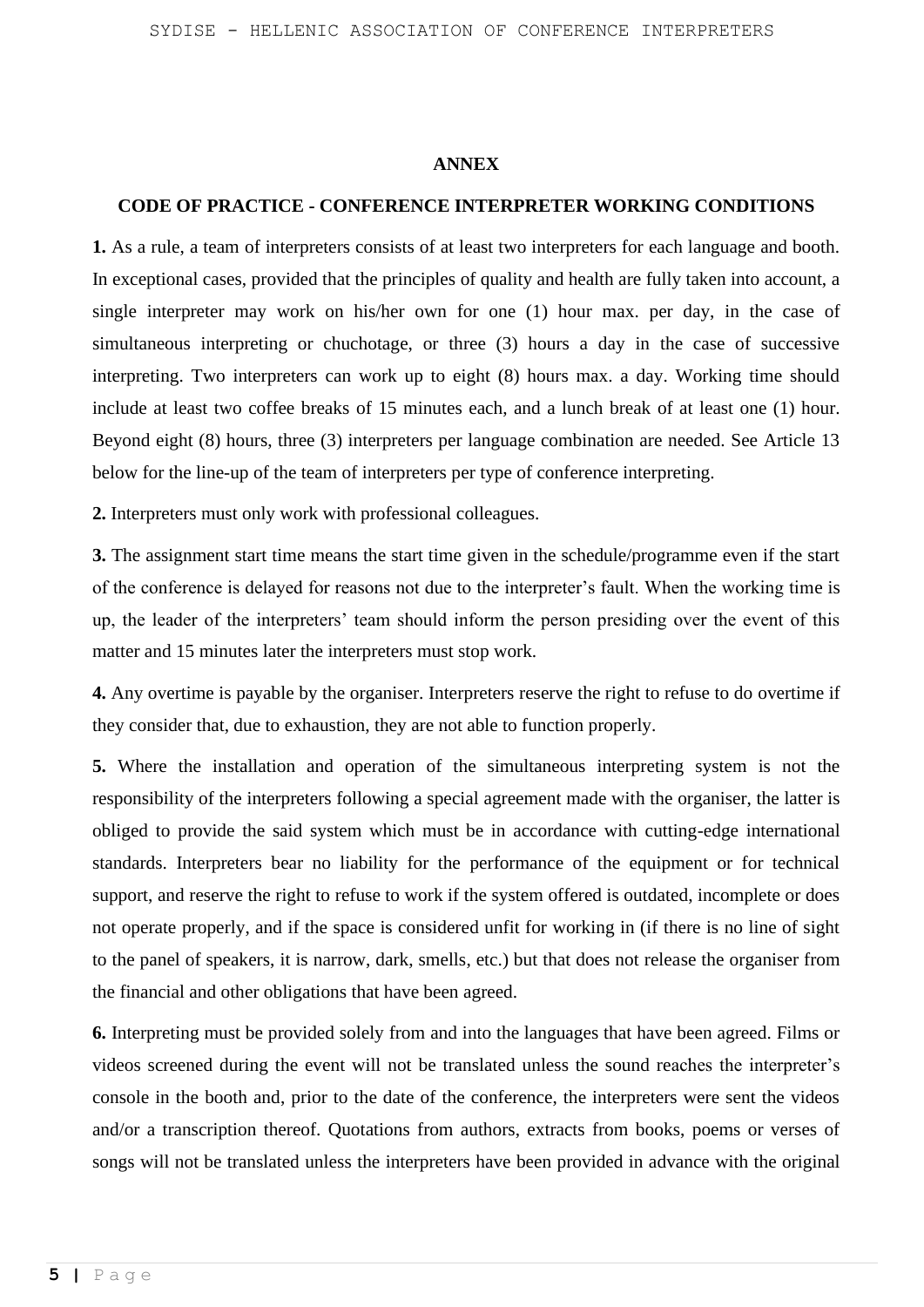along with a valid translation. Moreover, interpreters do not translate on guided tours which are not included in the interpreters' working hours. Interpreters do not translate on tourist activities and/or private conversations during breaks or rest periods in the interpreters' working hours.

**7.** It is strictly prohibited to make recordings of the interpretation. Interpreting is an oral translation to be heard there and then and is the interpreter's intellectual property. Where the organiser wishes to have such a recording, prior permission from the leader of the interpreters' team (if applicable) must be requested, who is obliged to obtain the oral consent of all interpreters working at the specific conference. In the event of web streaming or broadcasting, written consent from the interpreters must be obtained since the interpreter's voice constitutes personal data in accordance with the General Data Protection Regulation (GDPR), in addition to the other applicable intellectual property rights which the interpreter has.

**8.** The cost of meals, coffee, etc. for interpreters during their hours of work at the event are to be paid by the organiser alone.

**9.** Where a conference is held **away** from the interpreters' base, organisers are obliged to cover the cost of the outward and return journey, the cost of getting to and from the conference venue/their place of residence and any local travel by interpreters if done in the context of their assignment. Note that the means of transport used by interpreters to travel to/return from the assignment is as a matter of priority the fastest one unless the interpreter expresses a clear wish to the contrary. Moreover, where interpreters travel to the venue using their own means of transport at their own choice, the organisers are obliged to cover the cost of fuel and tolls based on an invoice submitted by the interpreters. Organisers are obliged to provide interpreters with accommodation, preferably in the same hotel where the delegates are staying and/or where the conference is taking place, which shall be first class accommodation if available, or similar lower class if not, which is to say they shall provide a single room per interpreter and full board. If due to the time of itineraries or decision by the organisers the interpreters are obliged to arrive at the place of work anything from 24 hours to 3 hours before the start of the conference, the organisers are obliged to cover the cost of accommodation and meals for the interpreters. Where interpreters are obliged to miss out on an entire working day or part thereof due to travel from and/or to the conference venue, the organisers are obliged to pay the relevant compensation for the travel day (*manque à gagner*).

**10.** Away from base means a distance of 25 km from Syntagma Sq. for Athens or the corresponding square from which distances in km are measured in other cities or within the boundaries of the prefecture where the interpreter lives. In that case, payment of the cost of accommodating the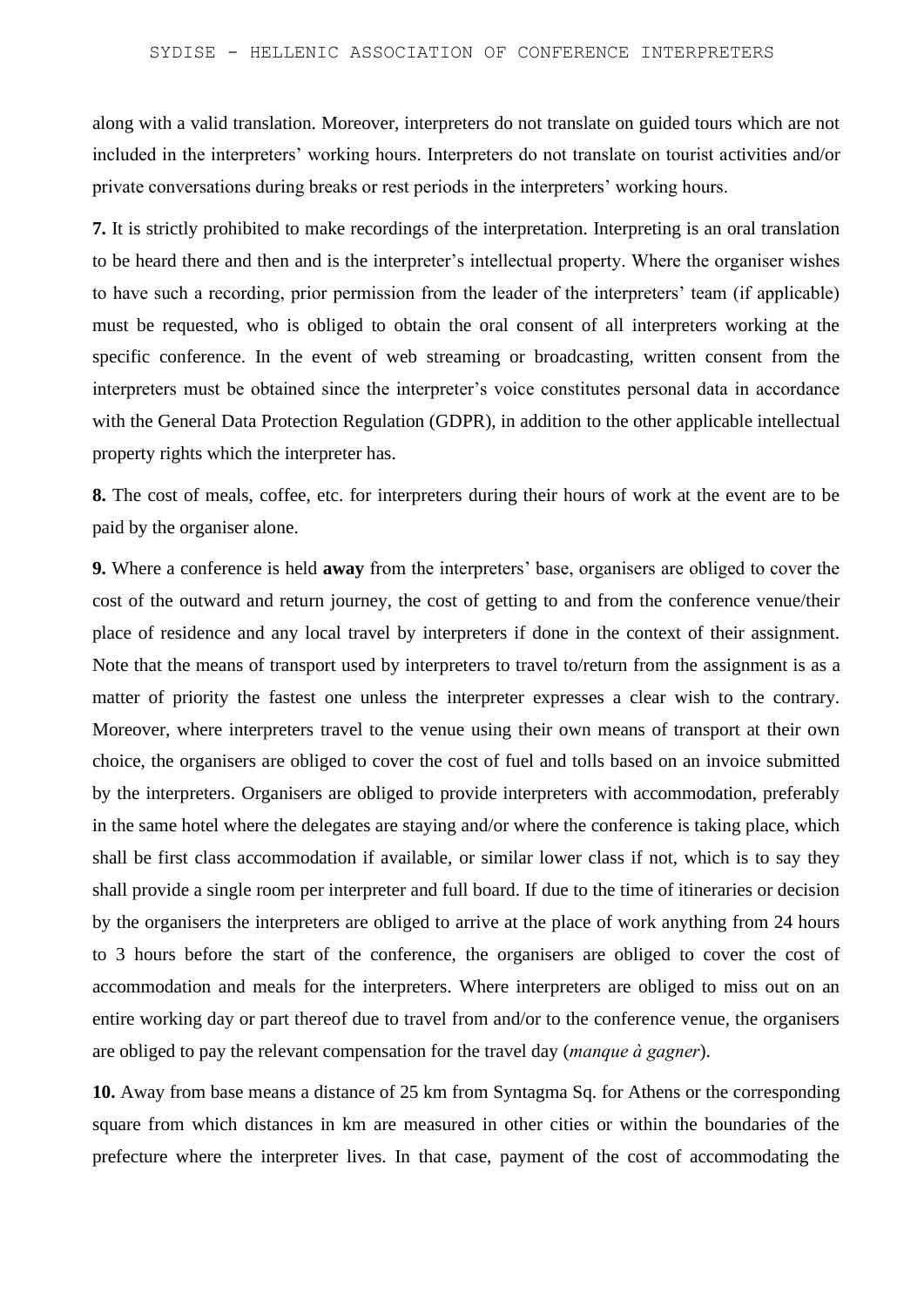interpreters at the conference venue or alternatively of travelling to and returning from the venue on the same day must arranged with the organisers. In all other cases, the points made in the previous paragraph apply.

## **11.** Special clause on **air travel**

When interpreters travel by air in the context of their professional duties, they must travel of scheduled flights. The full cost of travel must be covered by the client, including the cost of the interpreters getting to the airport.

In special cases where there are no scheduled flights or there are no seats on them, if the interpreters agree, they may travel on so-called low-cost carriers. Interpreters shall be specifically entitled to require that the cost of carrying a normal size bag (15 kg) and the cost of a light meal (for flights of up to 2 1/2 hours) or normal meal (in the case of flights over 4 hours) be added to the cost of the ticket.

In addition, where a flight or flights is/are delayed or cancelled by the carrier without notice, that constitutes "force majeure" and does not under any circumstances affect the terms agreed with the client (including the terms relating to fees). In that case, the interpreters and/or client are obliged to seek out the fastest alternative way of getting the interpreters to their destination, if that is possible. All costs associated with the interpreters staying in hotels, additional meals and issuing additional airline tickets shall be paid by the client and under no circumstances by the interpreters, even if the latter cannot reach the destination of their professional assignment in good time.

**12.** In cases of **force majeure** (strikes, stoppages of work, marches or demonstrations that block traffic, cancelled or delayed itineraries, etc.), interpreters bear no liability, but shall make concerted efforts to get to the work venue as soon as possible.

## **13. Teams of interpreters**

Due to the physical and mental fatigue that continuous concentration provoke, certain mandatory restrictions apply to the line-up of teams to ensure the optimal quality of the work provided.

The minimum number of interpreters required to set up a team takes account of those restrictions, and the type of interpreting, the number of languages involved, the facility interpreters comprising the team have in those languages, the nature of the conference, its duration and the workload.

# **13.1. Successive interpreting**

As stated in Article 1 above, interpreters can work on their own only for up to three (3) hours of work a day. Whole day events (lasting eight (8) hours require two (2) interpreters. Suitable audio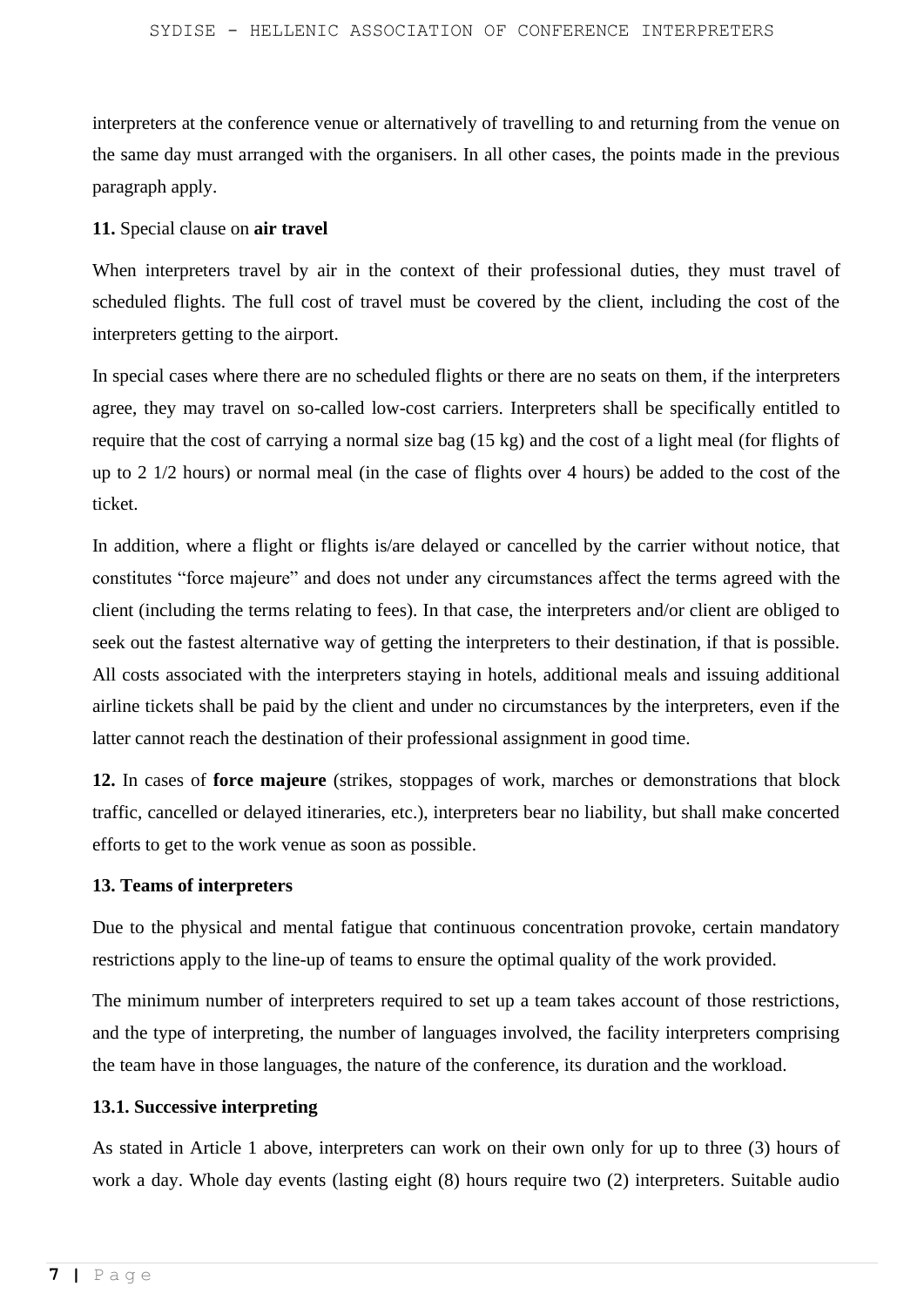conditions and note-taking facilities must be ensured for interpreters engaged in successive interpreting.

#### **13.2. Chuchotage**

The rules applicable to simultaneous interpreting (see below) also apply to chuchotage. Chuchotage is to be provided strictly to up to two (2) listeners.

#### **13.3. Simultaneous interpreting**

Teams of interpreters must be set up so as to avoid the systematic use of relay languages to the greatest extent possible. As a rule, a team of interpreters consists of at least two (2) interpreters for each language and booth. That is done to ensure satisfactory coverage of all language combinations and the required degree of quality.

See the table showing the number of interpreters required

# **NO. OF INTERPRETERS REQUIRED FOR SIMULTANEOUS INTERPRETING IN BOOTHS\*\***

| No. of languages used in the<br>conference hall | No. of booths  | No. of interpreters $(1)$ |
|-------------------------------------------------|----------------|---------------------------|
| Conference with one language<br>combination     | $\overline{1}$ | $2*$                      |
| Conference with two language<br>combinations    | $\overline{2}$ | $4*$                      |
| Conference with three<br>language combinations: | 3              | $6*$                      |

And so on and so forth: Each booth operating non-stop must have at least two (2) interpreters.

#### **Notes:**

\* The number of interpreters rises when the working day exceeds eight (8) hours (including breaks and meals) and/or when the conference includes the presentation of a large number of written announcements and/or the topic is technical and/or scientific and requires a significant degree of preparation.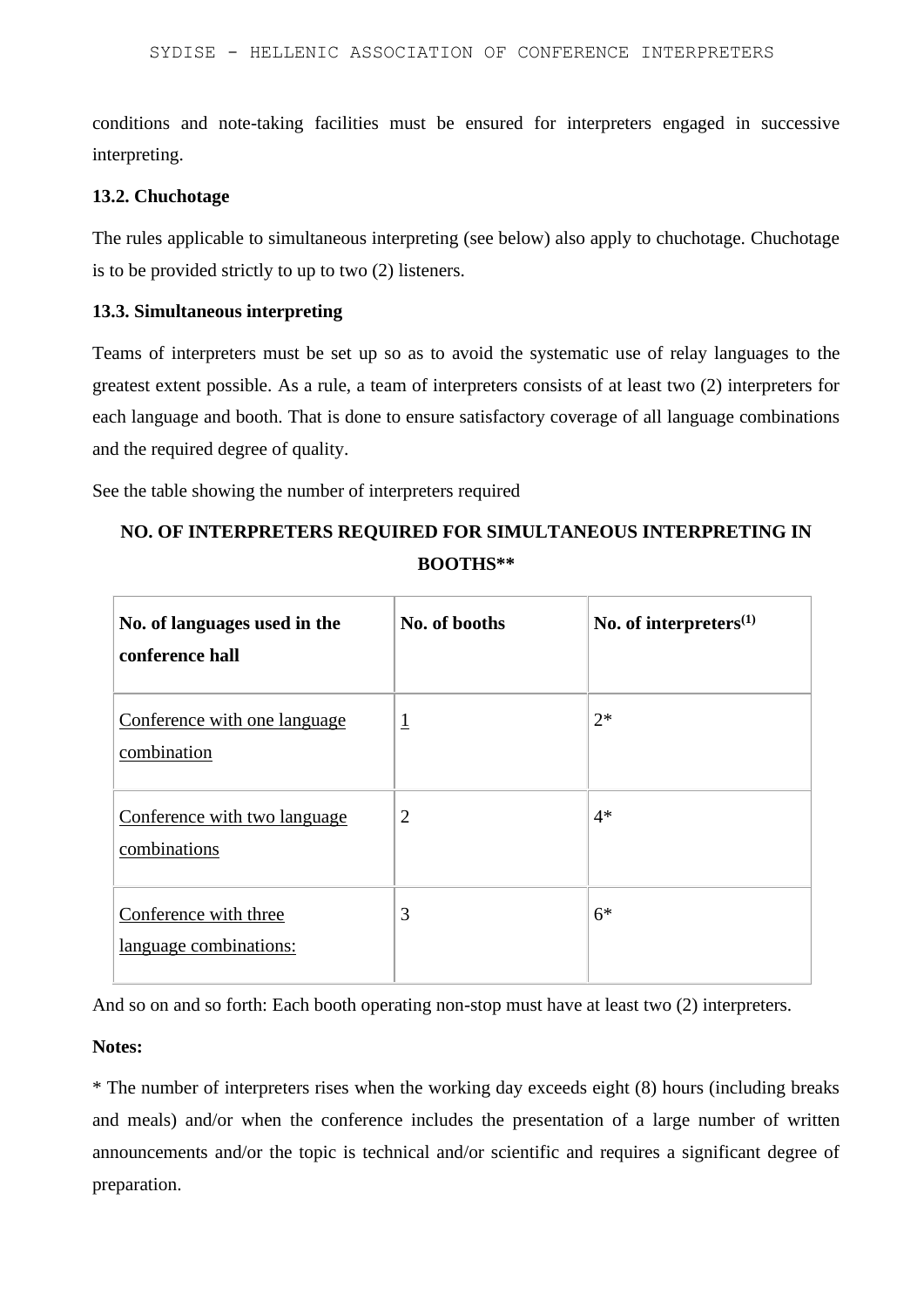\*\* The working conditions stated apply to the free market. In the case of work for international organisations where there is a larger number of booths and/or interpreters, any more favourable working conditions applicable in that working environment take precedence.

**14.** Simultaneous interpreting without an interpreting booth using a bidule or suitable tour guide system is a form of simultaneous interpreting that should be avoided due to the innate difficulty of producing the requisite high quality of interpreting and also because it results in considerable brain fatigue and increases the cognitive load for interpreters as a result of the lack of a suitably insulated space in which the interpreters can work, and due to aggravated acoustic conditions. This practice should only be employed in exceptional cases namely:

- Visits to plants, hospitals and similar institutions or remote on-site visits.
- Short visits (lasting up to two (2) hours).
- Events with a limited number of participants (around ten for example).

To enable interpreters to work effectively, suitable dual channel equipment is needed (in other words with two broadcasting channels: One channel from the interpreters to the delegates and one from the speaker's microphone to the interpreters' headsets). It is recommended that such equipment comply with the IEC914 standard or any corresponding subsequent standard.

It is not permitted to use bidules or tour guide systems in venues where an interpreters' booth and translation system for simultaneous interpreting can be installed and for events in conference venues that last more than two (2) hours.

**15.** Remote interpreting is permitted where the necessary technical requirements for it to be done properly, as laid down by internationally recognised associations or unions of conference interpreters<sup>1</sup>, are met. Due to the increased cognitive load interpreters face from this specific type of simultaneous interpreting, the working day for remote interpreting must not exceed four (4) hours a day max. including breaks lasting 20-30 minutes in total. For the interpreters those four (4) hours of work a day are full-time work and not part-time work under any circumstances. The working conditions for simultaneous interpreting also apply to remote interpreting (see Article 1 above of the Code of Conduct) and so interpreters should work in pairs for up to four (4) hours a day, and after

<sup>&</sup>lt;sup>1</sup>In accordance with the technical and other conditions on remote interpreting laid down, inter alia, in the relevant guidelines from the International Association of Conference Interpreter (AIIC) v.1, 09-01-2019, and in any corresponding subsequent guidelines (see [https://aiic.net/page/8734/aiic-guidelines-for-distance-interpreting-version-1-](https://aiic.net/page/8734/aiic-guidelines-for-distance-interpreting-version-1-0/lang/1) [0/lang/1\)](https://aiic.net/page/8734/aiic-guidelines-for-distance-interpreting-version-1-0/lang/1)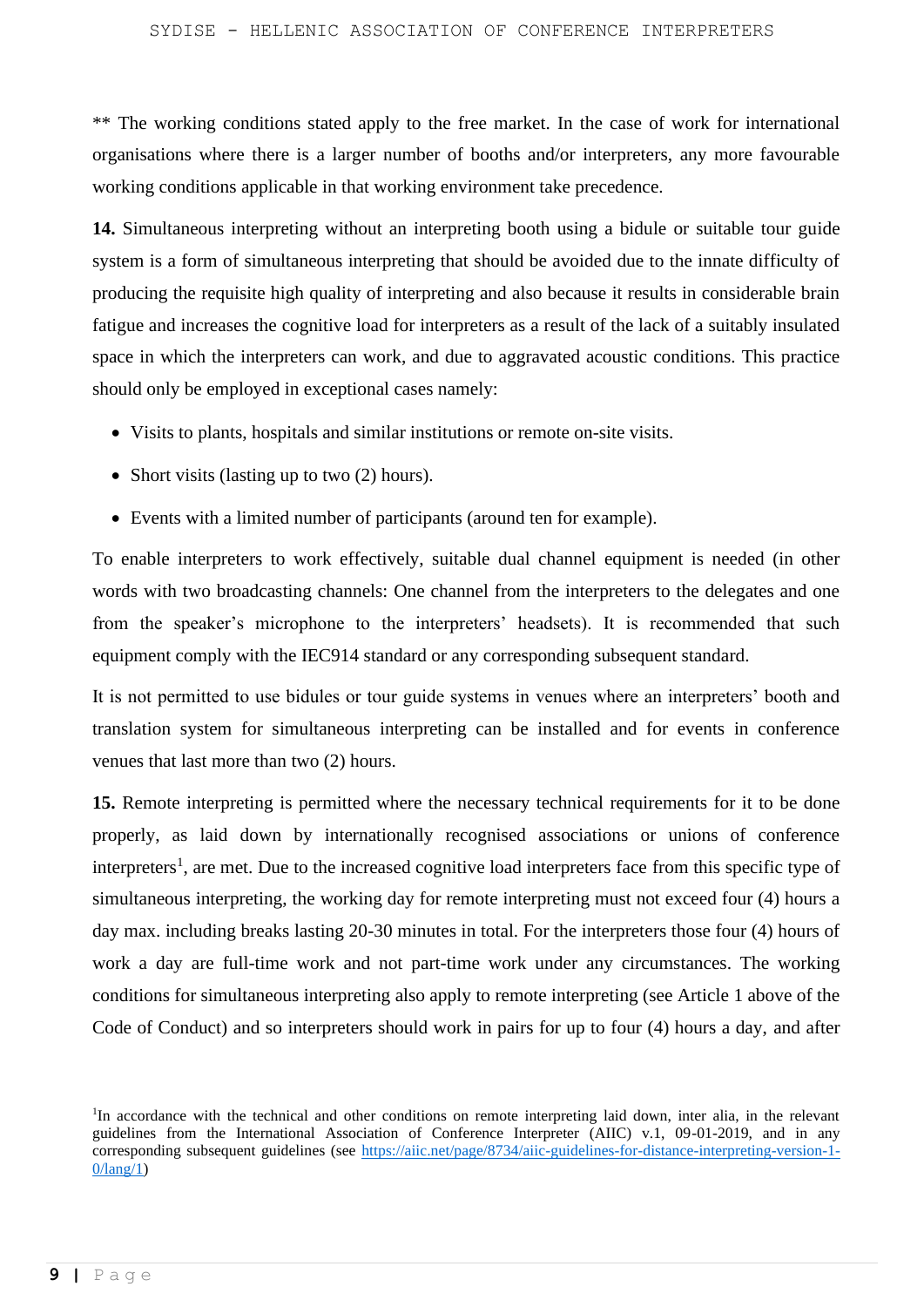four (4) hours a third interpreter should be added<sup>2</sup>. It is recommended that remote interpreting be done in a suitably equipped venue (such as a hub) with technical support and not in venues that are not suitably equipped. This is because of the various barriers that could arise (poor sound quality from the speakers, absence of technical support for the interpreters, inadequate internet speeds, internet at interpreter's home cutting out, etc.). The fee for remote interpreting must be higher than that for traditional simultaneous interpreting (booth, translations system),

#### **16. Cancellation of work contracts**

#### **16.1. Cancellation by the interpreter**

Members of the Association should not withdraw from a work contract unless they can:

a) notify the organisers in time.

b) provide valid reasons and suggest a replacement to the lead interpreter in charge of the team line-up or where there is no lead interpreter, directly to the conference organisers, unless they prefer to recruit the replacement themselves.

c) secure in all events approval from the conference organisers of the change as soon as possible.

#### **16.2. Cancellation by the organiser**

The work contract must include a clause which covers, where appropriate, possible cancellation of the assignment by the organisers.

#### **17**. **Unpaid work (voluntary work)**

When members provide their services free of charge at charitable or humanitarian conferences, all terms of the Code of Conduct and these Guidelines on Working Conditions must be complied with.

#### **18. Non-Working days**

Contracts must include a clause covering non-working days, and travel days, adjustment days after a long journey and briefing days, as appropriate.

### **19. Travel**

Interpreters' contracts must include a clause covering travel arrangements, where appropriate. Remuneration at 50% of the daily rate shall be payable for travel days involving travel by car away

<sup>&</sup>lt;sup>2</sup> The length of the working day is in keeping with the Council of Europe recommendation presented at the AIIC -Greece and Cyprus region seminar entitled "**Remote Simultaneous Interpreting - Pushing the Boundaries? An introduction to distance interpreting"**, held Athens on 23 & 24.2.2019.